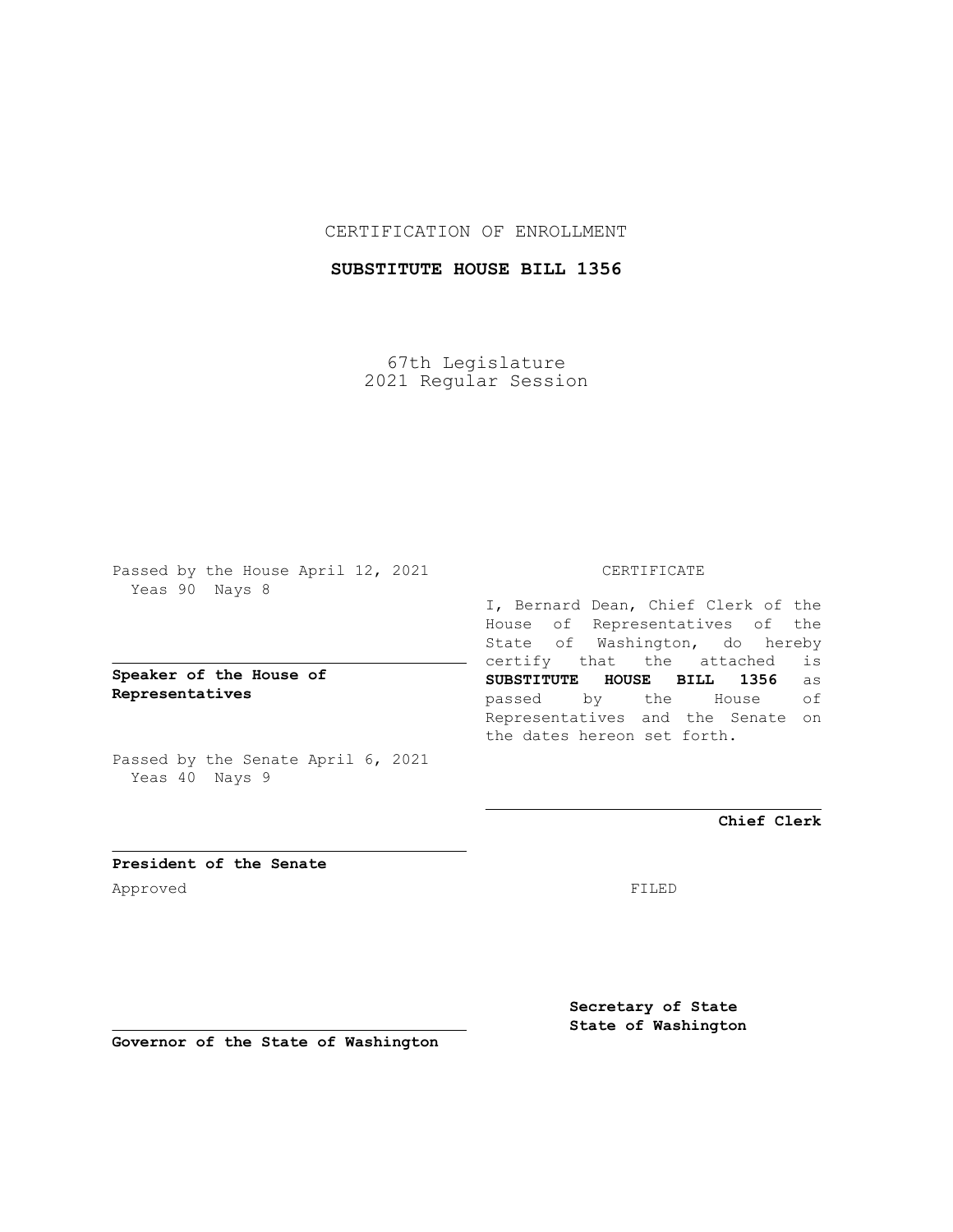#### **SUBSTITUTE HOUSE BILL 1356**

AS AMENDED BY THE SENATE

Passed Legislature - 2021 Regular Session

# **State of Washington 67th Legislature 2021 Regular Session**

**By** House Education (originally sponsored by Representatives Lekanoff, Dolan, Davis, Ramos, Fitzgibbon, Callan, Simmons, Lovick, Berg, Ormsby, Bateman, Bergquist, Goodman, Macri, Ramel, Harris-Talley, and Pollet)

READ FIRST TIME 02/15/21.

1 AN ACT Relating to prohibiting the inappropriate use of Native 2 American names, symbols, or images as public school mascots, logos, 3 or team names; adding new sections to chapter 28A.320 RCW; creating 4 new sections; and providing an expiration date.

5 BE IT ENACTED BY THE LEGISLATURE OF THE STATE OF WASHINGTON:

 NEW SECTION. **Sec. 1.** (1) The legislature finds that the use of racially derogatory or discriminatory school mascots, logos, or team names in public schools is antithetical to their mission of providing an equal education to all, and contrary to the goal of making schools safe and respectful learning environments.

 (2) The legislature finds also that certain mascots, logos, or team names that are or have been used by schools and other entities are uniquely discriminatory in singling out the Native American community for derision and cultural appropriation.

 (3) Although the inappropriate use of Native American names, symbols, or images may be premised on the promotion of unity or 17 school spirit, their use fails to respect the cultural heritage of Native Americans and promote productive relationships between sovereign governments. Furthermore, numerous individuals and organizations, including the United States commission on civil rights, have concluded that the use of Native American images and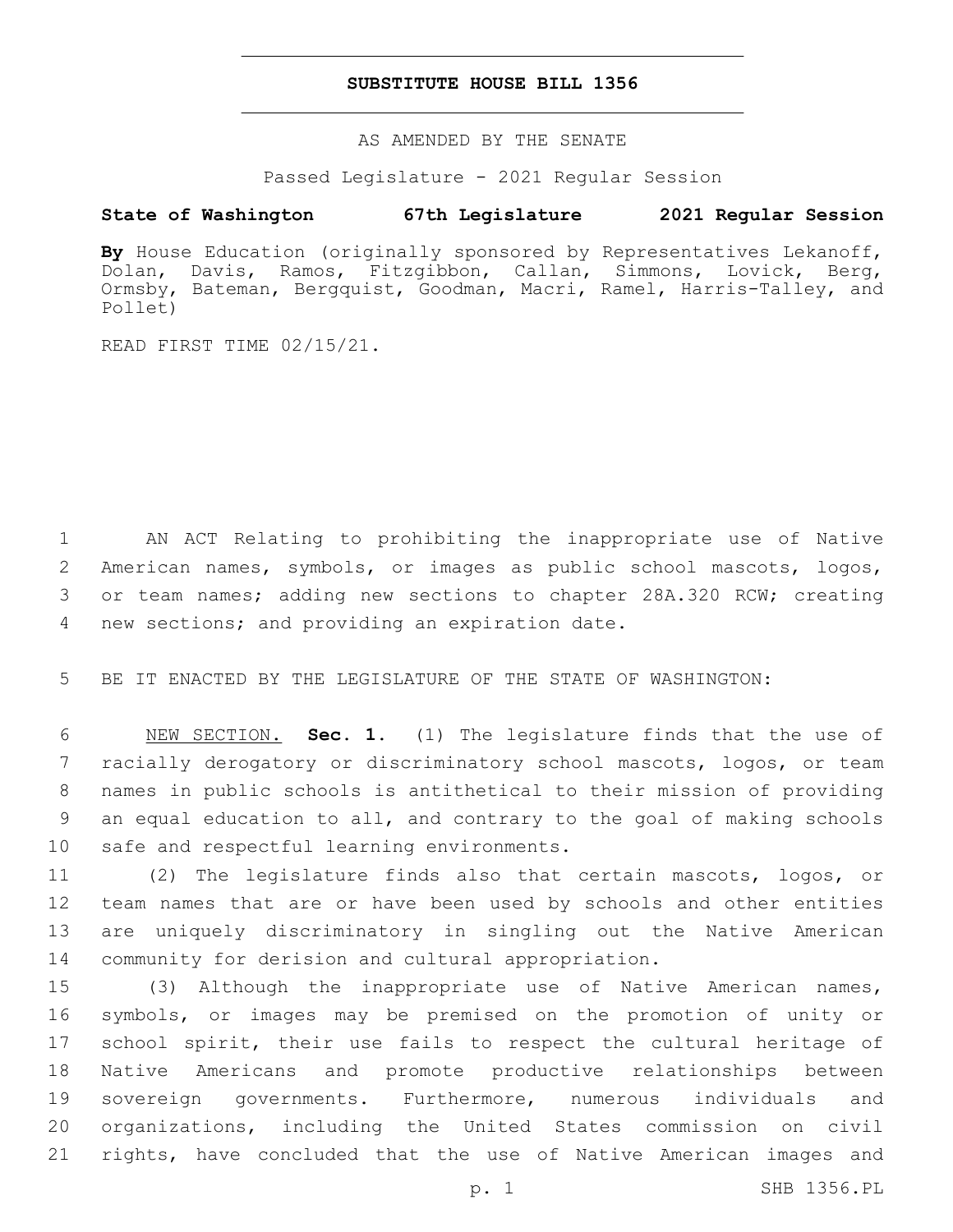names in school sports is a barrier to equality and understanding, and that all residents of the United States would benefit from the 3 discontinuance of their use.

 (4) The legislature therefore, recognizing that no school has a cognizable interest in retaining a racially derogatory or discriminatory school mascot, logo, or team name, intends to prohibit the inappropriate use of Native American names, symbols, or images 8 for those purposes.

 NEW SECTION. **Sec. 2.** A new section is added to chapter 28A.320 10 RCW to read as follows:

 (1) Except as provided otherwise by this section, beginning 12 January 1, 2022, public schools may not use Native American names, symbols, or images as school mascots, logos, or team names.

 (2) Subsection (1) of this section does not apply to public schools located within, or with enrollment boundaries that include a portion of, "Indian country," as defined in 18 U.S.C. Sec. 1151, or public schools in a county that contains all or part of a tribal reservation or tribal trust lands, if the tribe or tribes having regulatory jurisdiction over the territory within that boundary have:

 (a) Been consulted by the appropriate school, district, or both. Consultations under this subsection (2)(a) must include summaries of completed and ongoing district and school actions required by RCW 23 28A.320.170; and

24 (b) Authorized the use of the name, symbol, or image as a mascot, logo, or team name through an appropriate enactment or resolution.

 (3) A public school may use uniforms or other materials after January 1, 2022, bearing Native American names, symbols, or images as mascots, logos, or team names if the uniforms or materials were 29 purchased before January 1, 2022, and if:

 (a) The school selects a new mascot, logo, or team name by December 31, 2021, to take effect in the 2021-22 school year;

 (b) Except as provided otherwise by this subsection (3)(b), the school does not purchase or acquire any uniforms or materials that include the discontinued Native American name, symbol, or image. However, a school using the discontinued Native American name, symbol, or image may, until January 1, 2023, purchase or acquire a number of uniforms equal to up to twenty percent of the total number of uniforms used by a team, band, or cheer squad at that school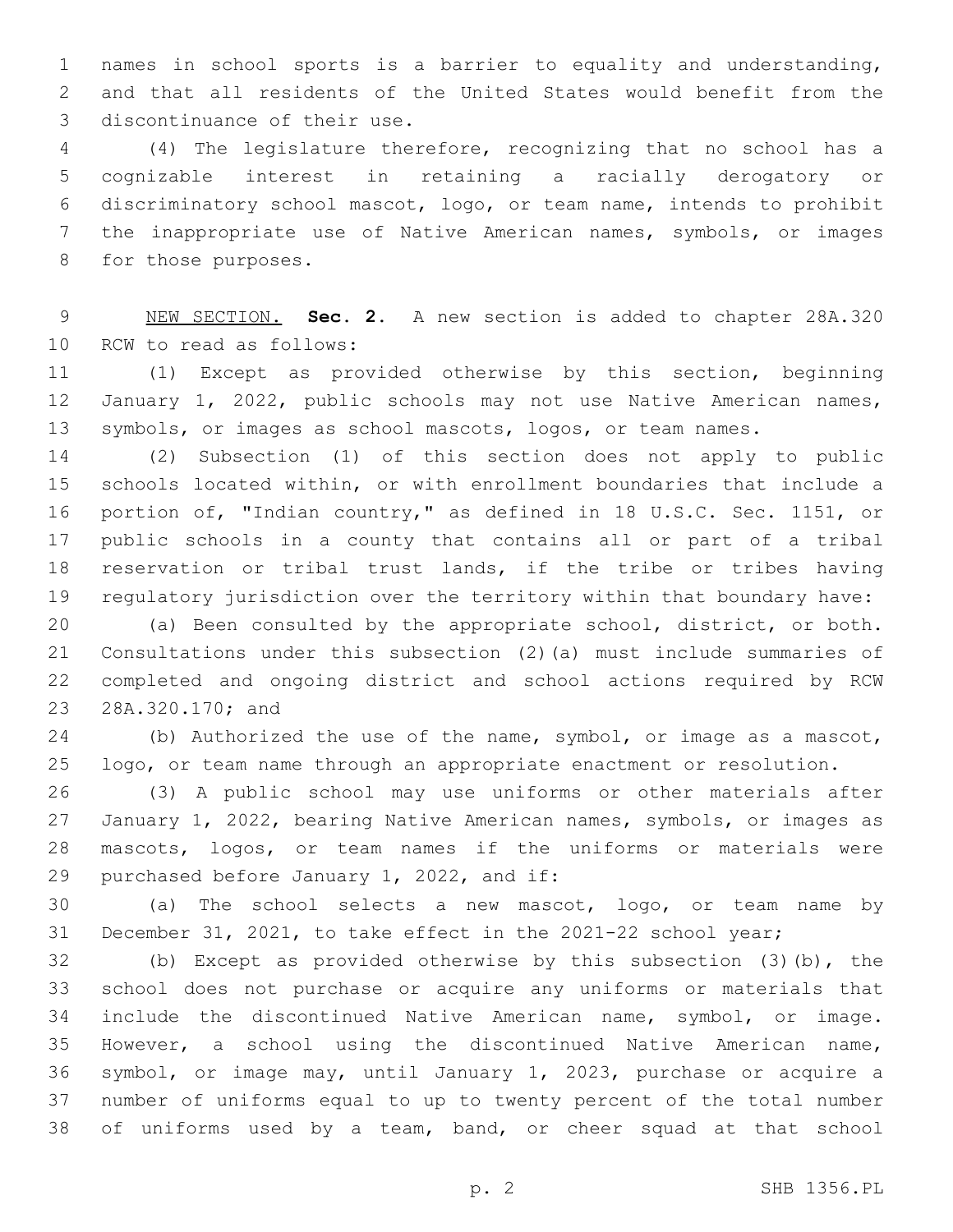during the 2021-22 school year solely to replace damaged or lost 2 uniforms;

 (c) The school does not purchase, create, or acquire any yearbook, newspaper, program, or other similar material that includes or bears the discontinued Native American name, symbol, or image; and

 (d) The school does not purchase, construct, or acquire a marquee, sign, or other new or replacement fixture that includes or bears the discontinued Native American name, symbol, or image.

 (4) A public school that does not meet the geographic requirements in subsection (2) of this section is exempt from 11 subsection (1) of this section if:

 (a) The school is located in a county that is adjacent to a county that contains all or part of a tribal reservation or tribal 14 trust lands; and

 (b) The tribe that is consulted with and determines to authorize the use of the name, symbol, or image as a school mascot, logo, or team name as provided in subsection (2) of this section is the 18 nearest federally recognized Indian tribe.

 NEW SECTION. **Sec. 3.** A new section is added to chapter 28A.320 20 RCW to read as follows:

 (1) The office of the superintendent of public instruction shall create a grant program to provide transitional support grants to school districts to support schools that incur costs as a result of 24 compliance with section 2 of this act.

 (2) Costs eligible for use by grants provided under this section are costs resulting from the replacement or redesign of items and materials that display Native American names, symbols, or images, 28 including, but not limited to:

 (a) Uniforms and equipment used by a team, band, cheer squad, or 30 other extracurricular activity;

(b) School signage, including reader boards and score boards;

(c) Floor designs in gymnasiums or other flooring or surfaces;

- (d) School letterhead and other office supplies;
- (e) School spirit store supplies and items; and
- (f) School web pages.35

 (3) In administering grants under this section, the office of the superintendent of public instruction is encouraged to incentivize schools that use Native American names, symbols, or images as school